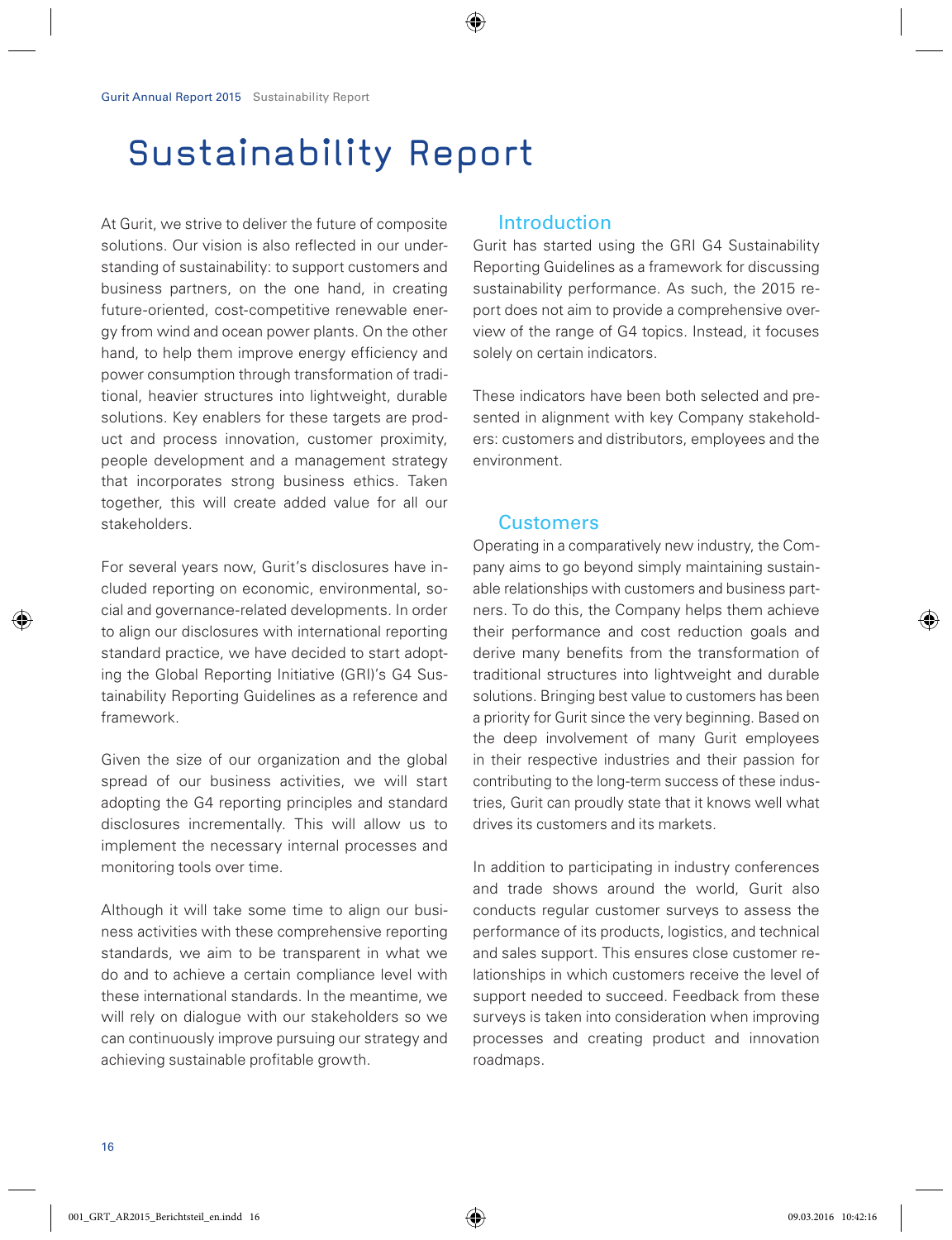Producing chemical products and solutions for Gurit also means adhering to health and safety standards within the organization and on a customer level. This means the Company places a premium on technical training, product safety data sheets (SDS) and awareness building for correct handling procedures. Distributors are included as an essential part of the Company's business model and of marketpenetration efforts worldwide. Distributors selected by Gurit enjoy specific training courses on site, which ensures that they are not only able to accurately represent product offerings but also that they further adhere to best practices, which ultimately benefits the customers.

# **Employees**

Gurit is operating in a comparatively young industry and serves markets which show certain cyclicality, such as the wind energy and automotive segments. As part of its sustainable business model and in order to maintain and nurture a strong capability and competency level amongst its global staff, the Company focuses on a multi-skilled core team. In line with demand, this core team is supplemented by temporary workers and subcontractors to cope with peaks. Despite this strategy, the Company at times needs to adjust staffing in individual business areas. In 2015, Gurit had to lay off some 70 employees in the composite components production in the U.K. due to the expiration of projects that could not be compensated for with new contracts. At the same time, some 80 new employees were hired for the Company's strongly growing balsa wood and Tooling business activities.

#### Employee Structure

As of the end of 2015, Gurit provided work for 2 094 employees (2014: 2 135). Excluding temporary employees as well as apprentices and trainees, this can be broken down into 2044 full-time and 50 parttime positions.

Committed to fair and equal employment, the Company employs a workforce consisting of individuals from around 20 different nationalities. The gender breakdown of the Gurit Group is as follows:

- Board of Directors: 5 men, 0 women
- Group Management: 6 men, 0 women
- Senior Management: 29 men, 5 women

Overall, of the 2 094 employees, 1 775 are men and 319 are women. This corresponds to a 15.2% share of women in the workforce. The age breakdown of Gurit's global workforce shows a good mix across all age groups. 507 employees are under 30; 1 364 are between ages 30 and 50, and 223 are over 50 years old. All Members of the Gurit Board of Directors are over 50 years old. Regarding the age breakdown of Gurit Group Management, two individuals are between 30 and 50, and four are over 50.

#### Occupational Health & Safety

Maintaining a high standard of technical expertise, assuring high-quality production processes and ensuring safety in the workplace are major priorities for Gurit. The Company is aware of the fact that employees could be affected by certain aggressive chemicals we deal with, by processing dust, steel welding, as well as lifting and transportation of heavy equipment. Therefore, the Company constantly strives to de-risk its employees and operations through specific training sessions and procedural changes for high-risk areas and processes.

Gurit tracks workplace safety at its global sites according to two categories: Accidents are defined as events that result in injury or ill health involving employee absence. Incidents are defined as events that involve injury but do not result in employee absence. In 2015, the Corporate Materials segment reported 203 incidents (2014: 253) and 18 accidents (2014: 25) worldwide. The Composite Components segment recorded 14 incidents and 11 accidents in 2015. In the Tooling segment, nine incidents and four accidents occurred in 2015 compared to six accidents and 13 incidents in 2014.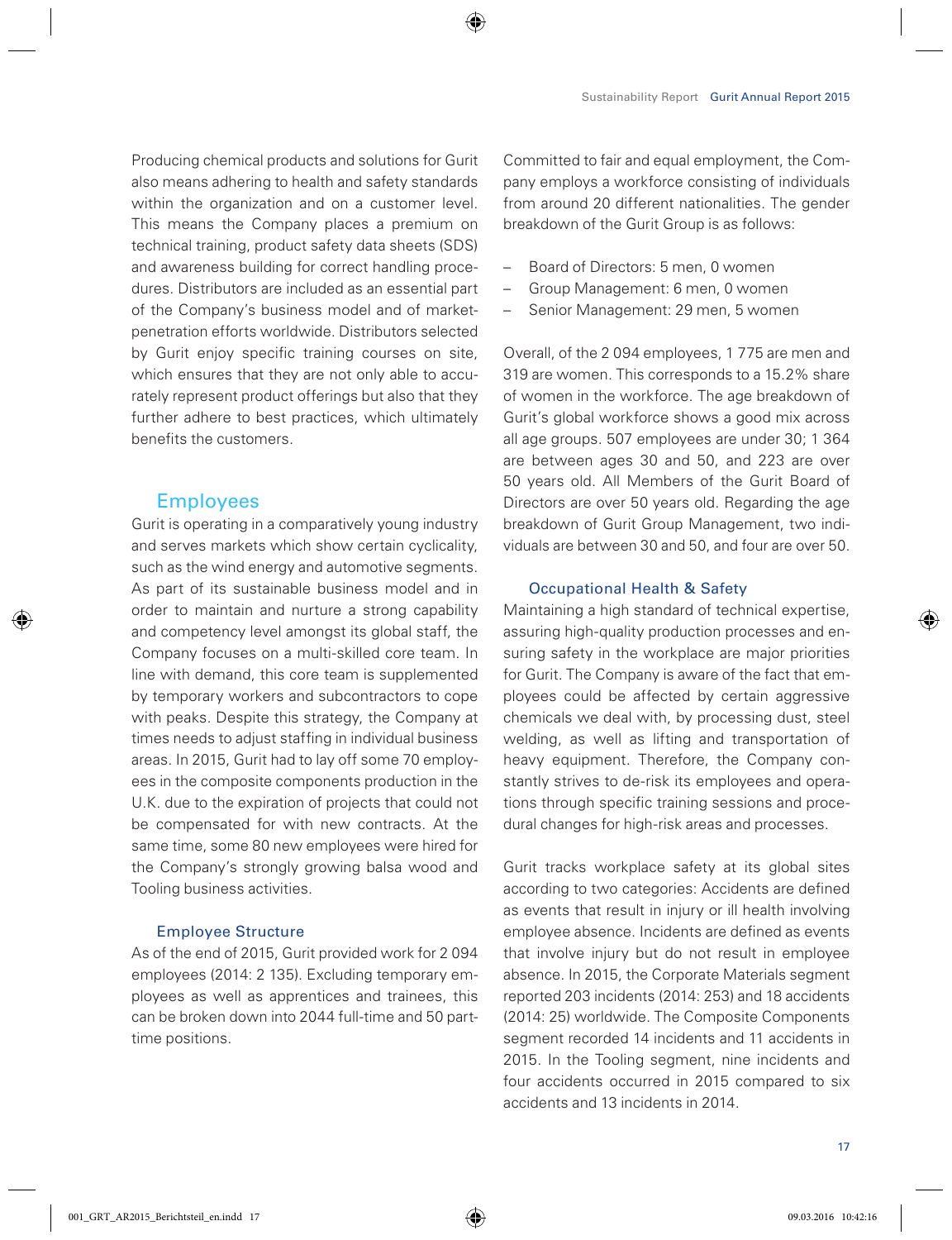#### Education & Training

One of the key principles for securing long-term growth and Company success at Gurit is "success through people." The Company does not only pay attention to the development and management of its personnel, it has also initiated various assessments and training programs over the course of 2015. Starting from the top of the organization and moving downward, first skill gaps were identified and tailored programs developed for tapping into existing potential, thereby fostering employee improvement and ensuring the Company will have the most talented and skilled workforce in the industry.

The Company launched a new learning management system at the beginning of 2016. This software will not only provide Gurit with a tool for flexible on-demand training but also ensures that all employees complete mandatory learning modules, such as one on the Company's Code of Conduct.

Furthermore, we also want to increase transparency in our organization when it comes to salaries and grading. Therefore, we are working with an international consultancy firm. They are aiding us in benchmarking our salary levels, making sure that they align with industry standards for the respective countries, regions and skill levels, and in further improving our career development paths.

#### Code of Conduct

The Gurit Code of Conduct is an essential element of the Company's corporate and business management. As such, the Gurit Board of Directors, Group Management and all employees are expected to fully adhere to the principles and guidelines outlined in the Code. Strict compliance with all pertinent legal and regulatory requirements is also required. Acknowledgement and acceptance of the Code therefore forms part of every staff member's terms of employment. In case of uncertainty or doubt, Gurit employees are expected to seek guidance from their line managers, Group management or the Chairman of the Audit and Corporate Governance Committee of the Gurit Board of Directors. The Gurit Code of Conduct is available on the Company website www.gurit.com in five languages.

### Environment

Gurit is committed to a production concept combining economic manufacturing with minimal ecological impact. The Company strives to achieve this aim through a dedicated focus on customer needs; a superior level of technology and competence; operations excellence; and environmental, social, and ethical best practices and conduct. As part of its ongoing measures, Gurit has started to certify its facilities according to ISO 14001. The Company continues to raise the general awareness surrounding sustainability, especially when it comes to employees who are in a role of imparting instructions.

In 2013, Gurit installed solar photovoltaic panels on both production sites on the Isle of Wight, U.K., to reduce the amount of nonrenewable energy consumed. Energy from both photovoltaic installations covered almost 10% of the 6 500 megawatt hours of electricity consumed in 2015. All photocopiers and printers in the U.K. offices were replaced with more energy-efficient machines, which represent yet another step towards a better energy balance. This step also reduced paper consumption for 2015 by 120 000 sheets of paper compared to previous years' average consumption.

Waste output is another major topic at the Company's U.K. production sites. A waste recycling program has been in place since 2004, and the amount of recyclable waste grows every year. In 2015, more than 84% of the yearly waste outcome, approximately 1 160 tons, has been recycled by a disposal contractor. 9% of the waste outcome was transferred for safe and authorized disposal, and only the remaining 7% was sent to the local landfill.

Gurit supports sustainability in many ways at its balsa wood production facility in Ecuador. The Company strives to reduce the amount of unusable raw mate-